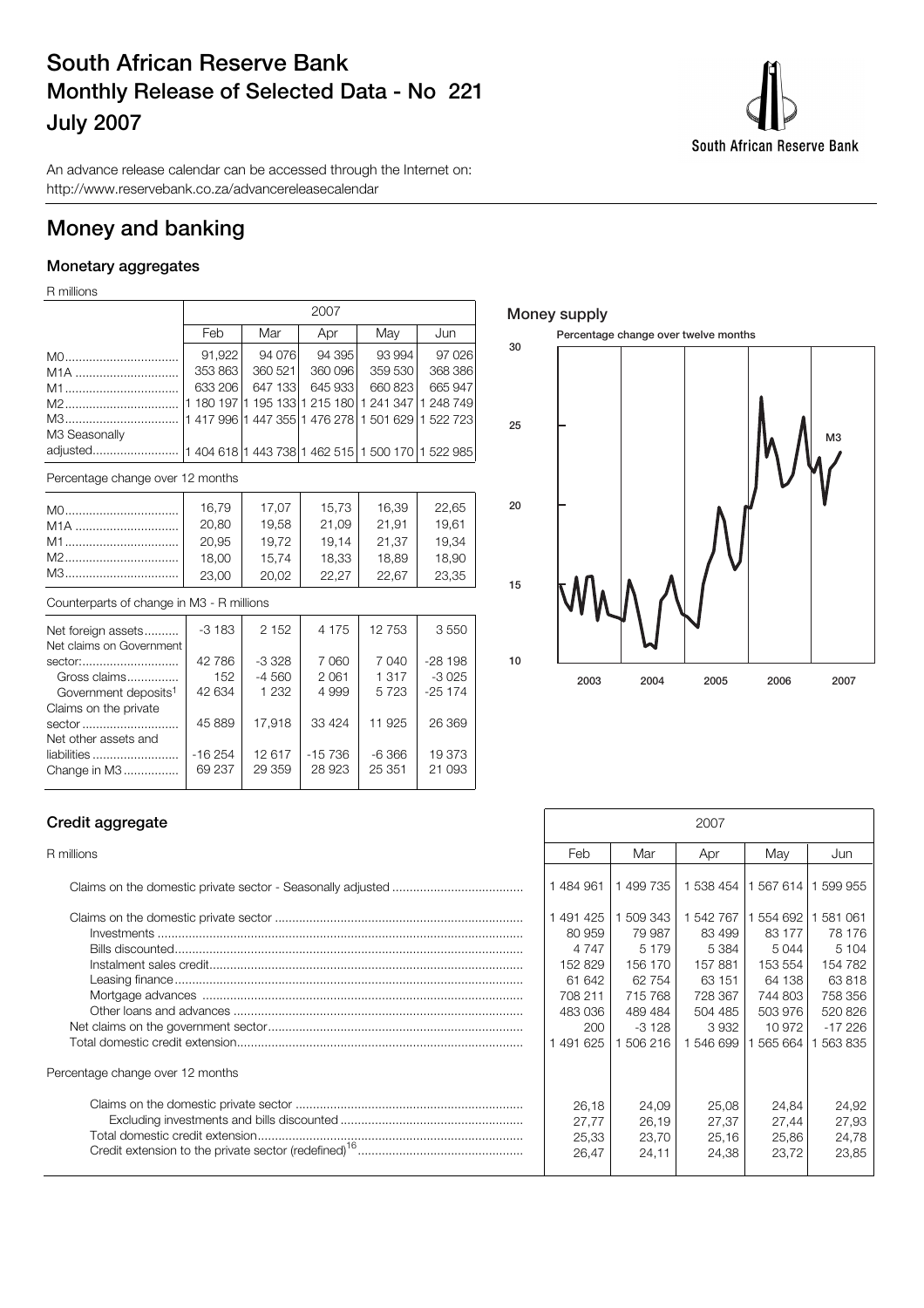## **Money and banking (continued)**

|                                                                                      |           |           | 2007      |           |             |
|--------------------------------------------------------------------------------------|-----------|-----------|-----------|-----------|-------------|
| Banks and Mutual Banks (R millions)                                                  | Jan       | Feb       | Mar       | Apr       | May         |
|                                                                                      |           |           |           |           |             |
|                                                                                      | 1496609   | 1 532 719 | 1 560 278 | 1 583 782 | 1 602 592   |
|                                                                                      | 61 140    | 61 173    | 55 137    | 59 405    | 56 503      |
|                                                                                      | 1 557 749 | 1 593 892 | 1615414   | 1 643 186 | 1659095     |
|                                                                                      | 68 790    | 72 235    | 67 987    | 61718     | 59 792      |
|                                                                                      | 1714616   | 1766237   | 1792827   | 1812853   | 1827390     |
|                                                                                      | 154 899   | 158 384   | 168 218   | 169 339   | 172 178     |
|                                                                                      | 33 009    | 34 7 11   | 34 230    | 34 315    | 35 051      |
|                                                                                      | 35 586    | 38 051    | 35 334    | 36 544    | 37 487      |
|                                                                                      | 21        | 37        | 66        | 56        | -31         |
|                                                                                      | 7917      | 7056      | 8 2 9 0   | 10411     | 11 208      |
|                                                                                      | 1 345 703 | 1 385 937 | 1 404 321 | 1 434 353 | 1 446 776   |
|                                                                                      | 1759686   | 1818386   | 1844275   | 1860870   | 1874172     |
|                                                                                      | 36 453    | 33 595    | 30 780    | 33 043    | 35 930      |
|                                                                                      | 28 285    | 28 912    | 32 039    | 30 737    | 29 150      |
|                                                                                      | 243 368   | 238 785   | 236 528   | 245 954   | 243 319     |
|                                                                                      | 339       | 580       | 529       | 392       | 306         |
|                                                                                      | 2078      | 2070      | 2 0 9 5   | 2065      | 1753        |
| Total assets (utilised acceptance facilities buy-back agreements and foreign finance |           |           |           |           |             |
|                                                                                      | 2 097 691 | 2 161 093 | 2 177 377 | 2 206 262 | 2 2 2 1 6 8 |
|                                                                                      | 87 631    | 89728     | 91 181    | 92 139    | 93 355      |
|                                                                                      | 99 191    | 94 899    | 97 664    | 100867    | 101 080     |
|                                                                                      | 11 789    | 10 9 25   | 12 515    | 11 560    | 13 148      |
| Land Bank (R millions)                                                               |           |           |           |           |             |
|                                                                                      | 9711      | 11 111    | 11 2 25   | 10882     | 11 046      |
|                                                                                      | 16 201    | 17 662    | 17 701    | 17 370    | 17 492      |

## **International economic data** 2007

|                                                                                                                 |               |          | 2007          |          |          |
|-----------------------------------------------------------------------------------------------------------------|---------------|----------|---------------|----------|----------|
| Changes in gold and other foreign reserves (R millions)                                                         | Feb           | Mar      | Apr           | May      | Jun      |
|                                                                                                                 | 3475          | 1 5 3 8  | $-2019$       | 7412     | 1459     |
|                                                                                                                 | $-58$         | 46       | $-1984$       | 151      | $-58$    |
|                                                                                                                 | 1770          | 1 3 6 0  | 3527          | 6790     | 3 0 0 2  |
| Gross reserves of the Reserve Bank and open position in foreign<br>currency (US\$m)                             |               |          |               |          |          |
|                                                                                                                 | 26 343        | 26 518   | 27 022        | 27 855   | 28 279   |
|                                                                                                                 | 23736         | 23 970   | 24 593        | 25 483   | 25 941   |
| Net average daily turnover on the SA foreign exchange market (US\$m)                                            |               |          |               |          |          |
|                                                                                                                 | 2 2 4 9       | 2 740    | 2446          | 2943     | 3487     |
|                                                                                                                 | 670           | 768      | 776           | 854      | 1 1 3 6  |
|                                                                                                                 | 8710          | 8433     | 8559          | 8 2 8 1  | 9 3 9 0  |
|                                                                                                                 | 3983          | 3845     | 3491          | 3 3 4 8  | 3653     |
|                                                                                                                 | 15 612        | 15 786   | 15 273        | 15 4 25  | 17666    |
| Exchange rates (averages)                                                                                       |               |          |               |          |          |
| Effective exchange rate against the most important currencies (lndex: $2000=100$ ) <sup>18</sup>                | 79,31         | 76,77    | 78,28         | 79,53    | 78,2     |
| Real effective exchange rate against the most important currencies (Index: 2000=100) <sup>3</sup> <sup>18</sup> | 101.99        | 99.31    | 102.16        | 104.51   |          |
|                                                                                                                 | 7.1698        | 7.3514   | 7,1216        | 7,0187   | 7.1718   |
|                                                                                                                 | 14,0398       | 14.3044  | 14.1669       | 13,9229  | 14,2416  |
|                                                                                                                 | 9,3751        | 9,7335   | 9.621         | 9,4851   | 9,6203   |
|                                                                                                                 | 0.0595        | 0.0627   | 0.06          | 0.0581   | 0.0585   |
| Average daily fixing price of gold per fine ounce                                                               |               |          |               |          |          |
|                                                                                                                 | 4 7 5 7 . 1 7 | 4 804,47 | 4 8 1 5 . 1 5 | 4 672,12 | 4 680,92 |
|                                                                                                                 | 664,92        | 655.53   | 679.36        | 667.44   | 655,6    |
|                                                                                                                 |               |          |               |          |          |
|                                                                                                                 |               |          |               |          |          |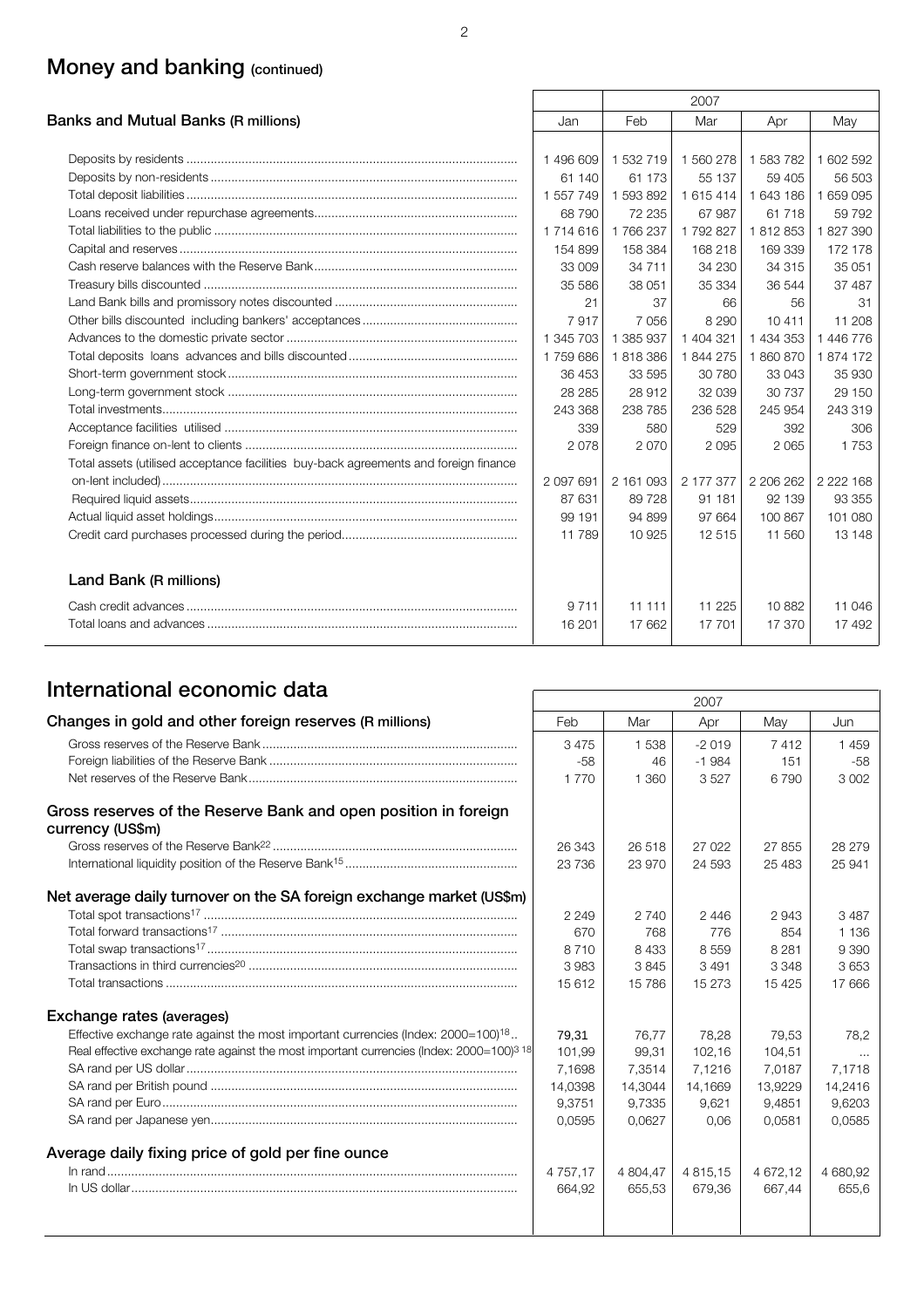## **Capital market** 2007

|                                          |            |          |                                                                   | LUU I     |           |                                 |
|------------------------------------------|------------|----------|-------------------------------------------------------------------|-----------|-----------|---------------------------------|
|                                          | Jan        | Feb      | Mar                                                               | Apr       | Mav       | Jun                             |
| Share market <sup>4</sup>                |            |          |                                                                   |           |           |                                 |
|                                          | 194 223    | 222 993  | 239 710                                                           | 180 042   | 247849    | 256 707                         |
|                                          | 5 2 3 7    | 5929     | 6064                                                              | 4 373     | 6084      | 6 2 4 6                         |
|                                          | 291        | 305      | 305                                                               | 329       | 335       | 339                             |
|                                          | 2,2        | 2,2      | 2,5                                                               | 2,3       | 2,2       | 2,1                             |
| Non-resident transactions (R millions)   |            |          |                                                                   |           |           |                                 |
|                                          | 5 2 0 6    | 13929    | 1478                                                              | 4 7 8 4   | 10 1 25   | 9 1 3 3                         |
|                                          | $-2420$    | $-5633$  | 8689                                                              | 5 2 9 3   | $-2298$   | 901                             |
|                                          | 2 7 8 6    | 8 2 9 6  | 10 167                                                            | 10 077    | 7827      | 10 0 35                         |
| <b>Fixed-interest securities market</b>  |            |          |                                                                   |           |           |                                 |
|                                          | 2027       | $-21485$ | $-7.373$                                                          | 2 1 9 9   | 1 7 1 4   | $\cdots$                        |
|                                          | 1 134 522  | 144 569  | 1 101 817                                                         | 855 264   | 1 113 885 | 1 239 324                       |
|                                          | 1 369 025  | 379 030  | 1 307 557                                                         | 1 027 135 | 1 345 481 | 1 460 002                       |
|                                          | 27 193     | 28 861   | 29813                                                             | 19 182    | 27 406    | 32 361                          |
|                                          | 7.7        | 7.5      | 7.6                                                               | 7.6       | 7.6       | 8.1                             |
| Derivative market - futures <sup>4</sup> |            |          |                                                                   |           |           |                                 |
|                                          | 64 745     | 66 951   | 96 509                                                            | 60 076    | 80 253    | 105 109                         |
|                                          | 7889667 11 | 548 869  | 29 786 900                                                        |           |           | 9 310 535 12 751 427 48 183 187 |
|                                          | 183 694    | 185 031  | 575 145                                                           | 168 278   | 275 872   | 653 278                         |
|                                          |            |          | 14 604 501 17 128 885 19 493 409 21 958 400 24 613 017 26 280 241 |           |           |                                 |

## **National government finance**

|                                                                |         |           | 2007     |          |          |          |
|----------------------------------------------------------------|---------|-----------|----------|----------|----------|----------|
| Statement of national revenue, expenditure and borrowing       | Jan     | Feb       | Mar      | Apr      | May      | Jun      |
|                                                                | 32 849  | 41 667    | 59 063   | 25 749   | 34 632   | 60 522   |
|                                                                | 34 259  | 50 735    | 43 642   | 39 710   | 43 590   | 42 995   |
|                                                                | $-1410$ | $-9068$   | 15 4 22  | $-13961$ | $-8958$  | 17 527   |
|                                                                | -4      | $-419$    |          |          | $-679$   | -3       |
| PLUS: Cost/profit on revaluation of foreign debt redemption 19 | $-27$   | $-713$    | $-2$     | -59      | $-1.386$ | $-25$    |
|                                                                |         | ÷.        | 15       |          |          | 541      |
|                                                                | $-1441$ | $-10,202$ | 15 4 28  | $-14021$ | $-11023$ | 18 0 39  |
| National government financing of net borrowing requirement     |         |           |          |          |          |          |
|                                                                | 564     | 3 140     | $-3505$  | 1 0 4 3  | 1653     | $-161$   |
|                                                                | 520     | $-21847$  | $-7296$  | 1829     | 3 142    | 2 2 5 4  |
|                                                                | 289     | $-1212$   | 65       | $-164$   | -132     | 914      |
|                                                                | $-22$   |           | -4       | -93      | $-13$    | $-31$    |
|                                                                | $-910$  | 30 119    | $-4689$  | 11 406   | 6372     | $-21016$ |
|                                                                | 1 441   | 10 202    | $-15428$ | 14 021   | 11 023   | $-18039$ |

# **Economic indicators** (seasonally adjusted) **12007**

| Sales                                                                                                                                                          | Jan                               | Feb                                                    | Mar   | Apr                                                                                                                                                                                                      | May      | Jun               |
|----------------------------------------------------------------------------------------------------------------------------------------------------------------|-----------------------------------|--------------------------------------------------------|-------|----------------------------------------------------------------------------------------------------------------------------------------------------------------------------------------------------------|----------|-------------------|
|                                                                                                                                                                | 133,9                             | 136,5                                                  | 133,6 | 134,9                                                                                                                                                                                                    | 136,2    |                   |
|                                                                                                                                                                | 149,8                             | 150,7                                                  | 150,6 | 150,7                                                                                                                                                                                                    | 151,1    | $\cdots$          |
|                                                                                                                                                                | 146,9                             | 148,0                                                  | 150,9 | 149.6                                                                                                                                                                                                    | 151,8    |                   |
|                                                                                                                                                                | 214,7                             | 206,2                                                  | 206,3 | 184.6                                                                                                                                                                                                    | 198.4    | $\cdots$<br>177,8 |
|                                                                                                                                                                | 199,6                             | 218,7                                                  | 216,8 | 223,5                                                                                                                                                                                                    | 215.7    | 201,0             |
|                                                                                                                                                                |                                   |                                                        |       |                                                                                                                                                                                                          |          |                   |
| Volume of production <sup>11</sup>                                                                                                                             |                                   |                                                        |       |                                                                                                                                                                                                          |          |                   |
|                                                                                                                                                                | 60,4                              | 65,0                                                   | 58,2  | 61,0                                                                                                                                                                                                     | 61,8     | $\cdots$          |
|                                                                                                                                                                | 122,4                             | 126,6                                                  | 129,6 | 125,8                                                                                                                                                                                                    | 123,7    | $\cdots$          |
|                                                                                                                                                                | 121,8                             | 122,7                                                  | 124.2 | 121,9                                                                                                                                                                                                    | 125,7    | $\cdots$          |
| Composite business cycle indicators                                                                                                                            |                                   |                                                        |       |                                                                                                                                                                                                          |          |                   |
|                                                                                                                                                                | 127,1                             | 127,4                                                  | 128,5 | 128,9                                                                                                                                                                                                    | 129,3    |                   |
|                                                                                                                                                                | 148,8                             | 150,2                                                  | 151,7 | 151,2                                                                                                                                                                                                    | $\cdots$ | $\cdots$          |
|                                                                                                                                                                | 113,3                             | 113.7                                                  | 115.4 | 114.2                                                                                                                                                                                                    | $\cdots$ | $\cdots$          |
| Changes in the net reserves of the Reserve Bank also include valuation adjustments in respect of the<br>assets and short-term liabilities of the Reserve Bank. |                                   |                                                        |       | 15 Up to end February 2004 referred to as the "Net open position in foreign currency of the Reserve Bank".<br>16 See page S22 of the Quarterly Bulletin regarding the definition of P1 credit extension. |          |                   |
| Total net reserves include those of the Reserve Bank other banks and government.                                                                               | 17 Transactions against the Rand. |                                                        |       |                                                                                                                                                                                                          |          |                   |
| Preliminary figures.<br>Source: JSE Securities Exchange South Africa (JSE).                                                                                    |                                   |                                                        |       | 18 The weighted average exchange rate of the rand is calculated against thirteen currencies consistentl                                                                                                  |          |                   |
| Net cash receipts after repayment of redemptions Internal funds excluded.                                                                                      |                                   | British Pound (15 37) Japanese Yen (10 43).            |       | excluding Zimbabwe The weights of the four major currencies are in brackets: Euro (36 38) US Dollar (15 47                                                                                               |          |                   |
| Monthly average.<br>Actual number as at the last business day of the particular month.                                                                         | 19 $Cost (-) / profit (+)$ .      |                                                        |       |                                                                                                                                                                                                          |          |                   |
| Seasonally adjusted at an annual rate.                                                                                                                         | South African rand.               |                                                        |       | 20 Transactions in third currencies refers to transactions between any two currencies other than the                                                                                                     |          |                   |
| Deficit (-) / Surplus (+).<br>10 Excluding discount.                                                                                                           |                                   |                                                        |       | 21 Components revised See "Note on the revision of composite leading and coincident business cycle                                                                                                       |          |                   |
| Source: Statistics South Africa.                                                                                                                               |                                   |                                                        |       | indicators" in the March 2004 Quarterly Bulletin  Previous and new indices were linked in Januar                                                                                                         |          |                   |
| 12 Source: National Association of Automobile Manufacturers of SA.<br>13 Source: Bond Exchange of South Africa.                                                | 1994.                             |                                                        |       | 22 The gold reserves are valued at market price taken at 14:30 on each valuation date.                                                                                                                   |          |                   |
| 14 Increase -, decrease +.                                                                                                                                     |                                   | 23 From May 2004 including RSA Government Retail Bond. |       |                                                                                                                                                                                                          |          |                   |